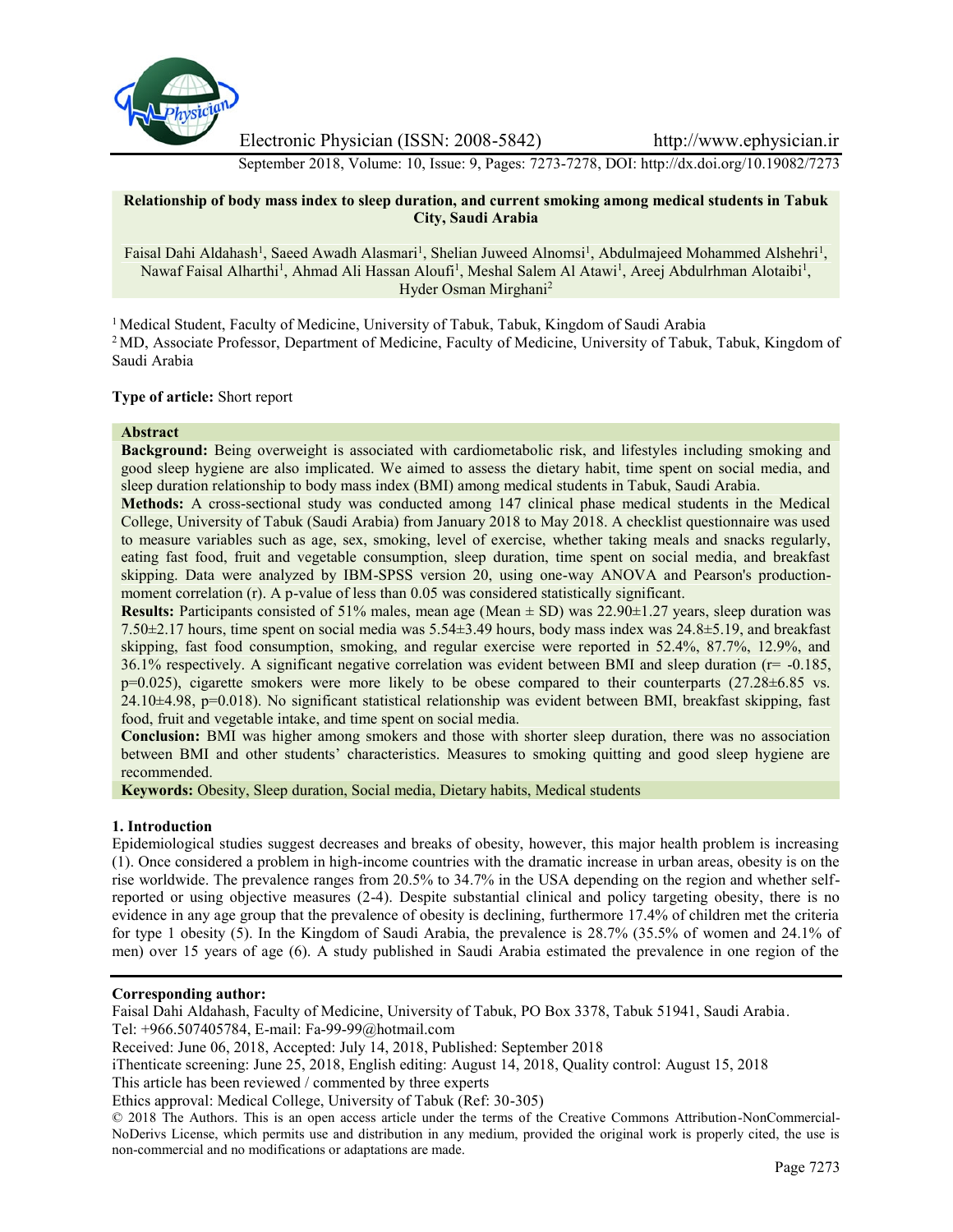Kingdom to be 63.4%, with near three-quarters of females being obese, necessitating urgent measures to be undertaken (7). Obesity is a risk factor for severe diseases like diabetes mellitus, hypertension, dyslipidemias, and obstructive sleep apnea causing a lot of morbidity and mortality and putting high pressure on health resources (8- 10). Chronic sleep curtailment has been associated with increased overall and central adiposity and cardiovascular risk factors among children and adolescents (11). Previous studies have documented associations between sleep duration, sleep quality, and obesity risk in older individuals (12-14). Sedentary lifestyle and unhealthy diet are associated with obesity and diabetes mellitus, the adoption of moderate physical activity and a health-friendly diet are essential, achievable, preventive measures for obesity and type 2 diabetes and the maintenance of both physical and mental health (15, 16). Medical students are an important sector of the community; they are the doctors of the near future and will be the health educators. Their lifestyles in regard to eating behavior, physical activity, and sleep duration are rarely evaluated. Literature regarding this important topic is lacking. To our best of knowledge, this is the first study to assess sleep duration, the social media, physical activity, and dietary habits among medical students in Tabuk City and relating them to body mass index. Investigating obesity and its associated risk factors could help in preventing this common morbid disease by implementing the necessary interventions. Thus, we proposed this research to study breakfast skipping, fast food, fruit and vegetable consumption, and sleep duration with relationship to body mass index among medical students in Tabuk, Kingdom of Saudi Arabia.

#### **2. Material and Methods**

# *2.1. Research design and participants*

This cross-sectional study was conducted among the clinical stage medical students of Medical College, University of Tabuk (Saudi Arabia) from January 2018 to May 2018. The University of Tabuk lies in north-west Saudi Arabia with four Colleges and 5,000 students.

# *2.2. Sampling*

The participants were randomly selected from the class list  $(4<sup>th</sup>, 5<sup>th</sup>,$  and  $6<sup>th</sup>$  classes), and then two out of three students from the serial number were chosen (total 210 students). Students were approached in a ratio of 2:1 from the class list (two students were chosen from three) to select 147 participants.

### *2.3. Ethical consideration*

The ethics of study was approved by the ethics committee of Medical College, University of Tabuk (Ref: 30-305). A meeting was prepared with the participants and they were informed that their participation was completely voluntary and their information would be considered confidential. The participants read a one-page information sheet about the study and signed a written informed consent, then completed the checklist. Also, the students were assured that their marks or teaching would not be affected by any means.

#### *2.4. Data collection*

The following information was collected: Age, sex, class, smoking, level of exercise (assessed by if involved in moderate physical activity for 30 minutes/day) if taking meals and snacks regularly, fast food, fruit and vegetable consumption (assessed by answering two questions: how many times/week do you take the following food items? and how many servings/day?), sleep duration, time spent on social media, and breakfast skipping. The weight and height of all the participants were measured, and the body mass index was calculated. Breakfast was defined as any food or beverages consumed between 5:00 a.m. and 10:00 a.m. (17), those who skipped breakfast for at least three days were defined as breakfast skippers.

#### *2.5. Statistical analysis*

The Statistical Package for Social Sciences (SPSS) IBM© SPSS© version 20 (IBM© Corp, Armonk, NY, USA) was used for data analysis. The one-way ANOVA and Pearson product-moment correlation were used to test the relation between body mass index and different parameters. A P-value of <0.05 was considered significant.

#### **3. Results**

Out of 147 clinical phase medical students (51% males), 34.7% were 4th class, 32.7% were 5th class, while 32.7% were 6th class, 17.7% were overweight, and 12.9% were obese. The current data showed that only 36.1% were practicing regular exercise, 12.9% were smokers, 66.7% were taking their meals regularly, 63.9% were taking regular snacks, breakfast skipping was reported in 52.4%, the majority were consuming fast food regularly, and 53.7% were regular consumers of fruits and vegetables (Table 1). In the current study, the mean height was 162.93±8.21 cm, the mean weight was 65.43kg, mean body mass index (BMI) was 24.8±5.19 kg/m<sup>2</sup> , sleep duration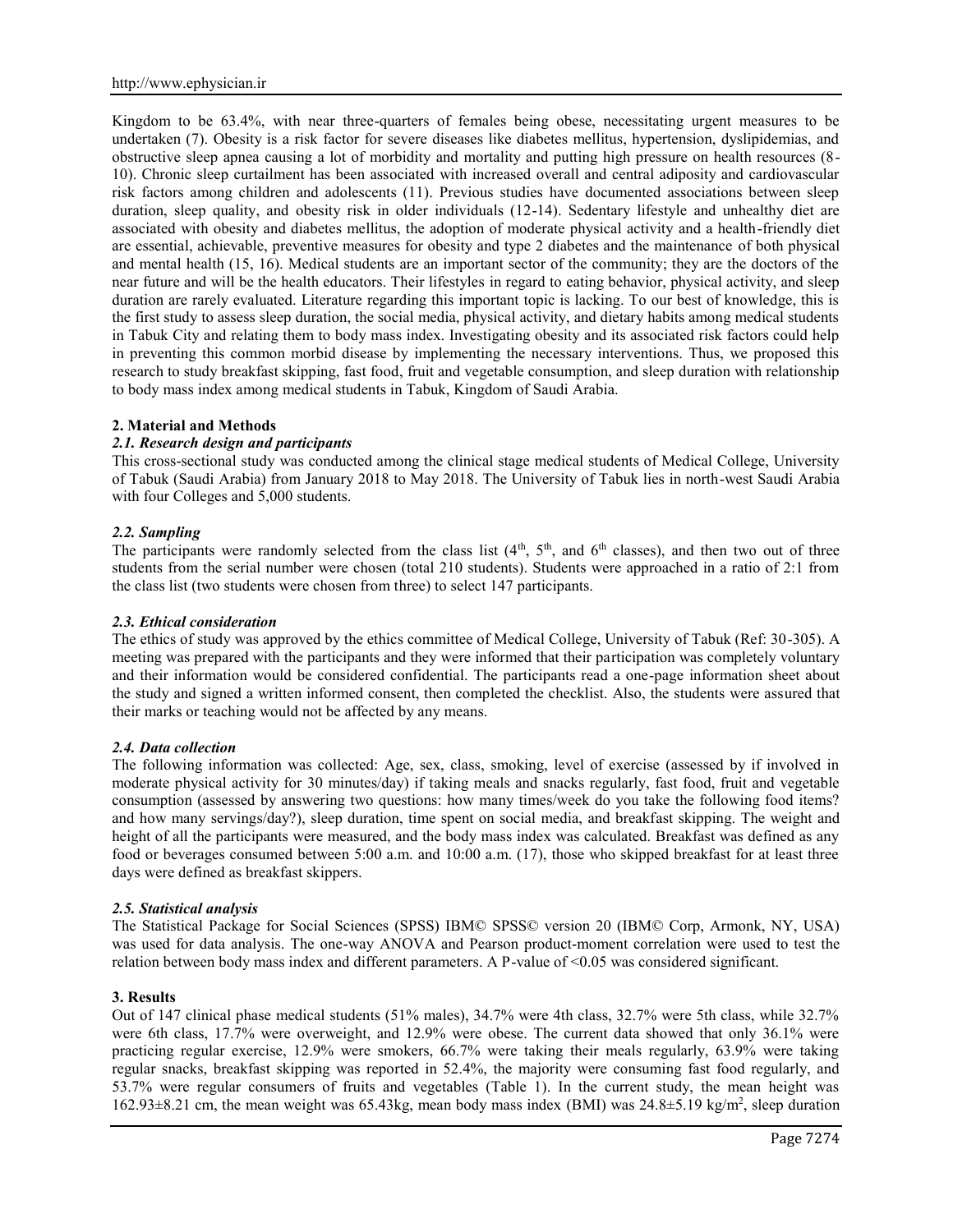was 7.50 $\pm$ 2.17 hours, and the time spent on social media was 5.54 $\pm$ 3.49 hours. In the current study, a significant negative correlation was found between sleep duration and body mass index (Pearson correlation coefficient  $(r) = -$ 0.185, p=0.025), while no significant correlation was reported between body mass index and time spent on social media (r= -0.158, p=0.055) (Table 2). In the present study, a significant statistical difference (one-way ANOVA) was evident between cigarette smokers and their counterparts regarding BMI ( $27.28\pm6.85$  vs.  $24.10\pm4.98$ ,  $p=0.018$ ), no significant differences were found between breakfast skippers and regular consumers (24.23±5.58 vs. 23.92 $\pm$ 4.76, p=0.175), and exercise (24.43 $\pm$ 5.51 vs. 23.68 $\pm$ 4.80, p=0.384). Table 3 illustrates the relationship of body mass index and dietary habit of the medical students.

| Character              |                 | Correct answer; $n$ (%) |
|------------------------|-----------------|-------------------------|
| Sex.                   | Males           | 75 (51)                 |
|                        | Females         | 50 (49)                 |
| Class                  | 6 <sup>th</sup> | 48 (32.7)               |
|                        | 5 <sup>th</sup> | 48 (32.7)               |
|                        | 4 <sup>th</sup> | 51 (34.7)               |
| BMI                    | Obese           | 26(17.7)                |
|                        | Overweight      | 19 (12.9)               |
| Exercise               |                 | 53 (36.1)               |
| Smoking                |                 | 19 (12.9)               |
| Taking meals regularly |                 | 98 (66.7)               |
| Taking snacks          |                 | 94 (63.9)               |
| Breakfast skipping     |                 | 77 (52.4)               |
| Fast food              |                 | 129 (87.7)              |
| Fruits and vegetables  |                 | 79 (53.7)               |

**Table 1.** Dietary habits, body mass index, sex, smoking, and exercise among the study group

**Table 2.** Correlation between body mass indexes, time spent on social media, and sleep duration

| Character                     | Correlation coefficient $(r)^*$ | p-value |
|-------------------------------|---------------------------------|---------|
| Social media                  | $-0.158$                        | 0.055   |
| Sleep duration $\vert$ -0.185 |                                 | 0.025   |
| $\mathbf{r}$                  |                                 |         |

\* Pearson product-moment correlation test

**Table 3.** The relation to body mass index, breakfast skipping, fast food, and fruit and vegetable intake, smoking, and exercise

| Character                   | BMI $(kg/m2)$      | p-value*         |       |
|-----------------------------|--------------------|------------------|-------|
| Breakfast behavior          | Breakfast skippers | $24.23 \pm 5.58$ | 0.715 |
|                             | Non-skippers       | $23.92 \pm 4.76$ |       |
| Fruits and vegetable intake | Regular intake     | $24.63 \pm 5.67$ | 0.172 |
|                             | Irregular intake   | $23.45 \pm 4.53$ |       |
| Exercise                    | Regular exercise   | $24.43 \pm 5.51$ | 0.384 |
|                             | Irregular exercise | $23.68 \pm 4.80$ |       |
| Smoking                     | <b>Smokers</b>     | $27.28 \pm 6.85$ | 0.018 |
|                             | Non-smokers        | 24.10±4.98       |       |
| Fast food intake            | Yes                | 24.19 ± 5.24     | 0.501 |
|                             | No                 | $23.31 \pm 4.91$ |       |

\* Pearson product-moment correlation test

# **4. Discussion**

The current study, showed obesity in (17.7%) and overweight (12.9%), the current data were similar to a study published in China (18) and reported similar findings. In the present study, a significant correlation was found between sleep duration and BMI, and those who were cigarette smokers were more likely to be obese than their counterparts. The association of sleep duration with obesity is in line with the study of Khemayanto et al. (13) who found similar results. In similarity to the present findings are Cao et al., (19) who reported the association of short sleep duration and obesity and that increasing the awareness of the students regarding good sleep hygiene is highly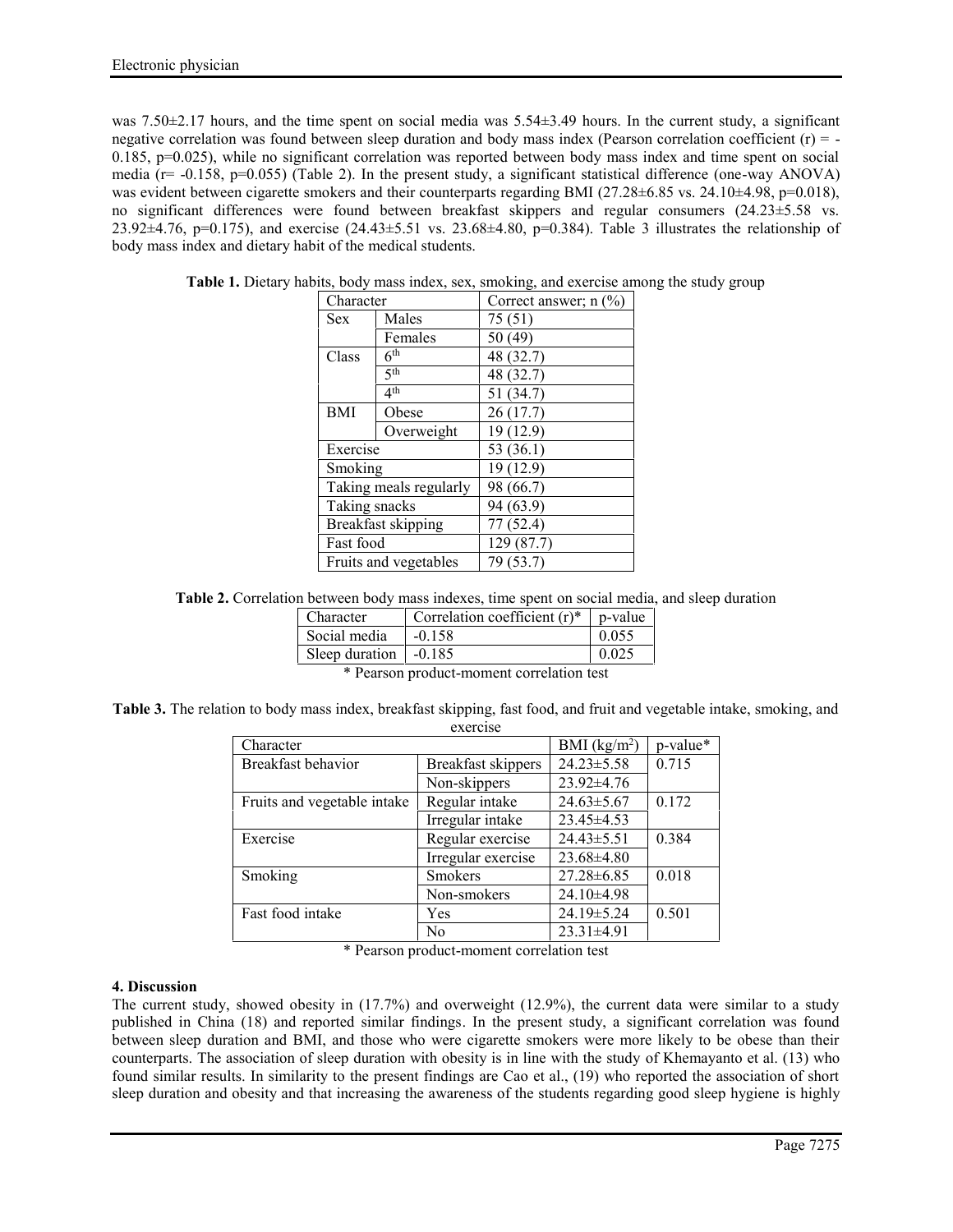recommended. A recent study published in Nepal (20) found that cigarette smokers were more obese compared to non-smokers, which is in line with the current findings in which smokers had a higher body mass index. An urgent interventional program addressing the association of smoking and obesity and their cardiovascular risk is highly needed. The reported smoking rate in the current study was lower than a percentage (24.8%) reported among students in Hungary (21) and higher than a study from China (22). In the present study, breakfast skipping is congruent with the findings of Sun et al. (23) who reported a prevalence of 41.7%. No association was found between breakfast skipping and body mass index, in accordance with a study conducted in Poland (24), and concluded similar results. The current data showed an association between fruit and vegetable consumption and body mass index, whereas a previous study (25) found no association between fresh fruits and vegetables and obesity, supporting the current observation. A study conducted among medical students in British Colombia (26) concluded that 64% of the students met the recommendation for physical activity. More effort is needed regarding the implementation of an exercise program in our college, as only 36.1% were practicing exercise.

Eating fast food is associated with high energy consumption and vitamin deficiency. In the present study, 87.7% of students consumed fast food at least four times/day and the consumers were not more obese than their counterparts. A previous study (27) found that 84.1% of students consumed fast food regardless of their nutritional status and in accordance with the current observation. The previous study (27) reported no significant differences in BMI between fast food consumers and those who did not consume the food, which is in line with the current data. The present data showed no correlation between body mass index and the time spent on social media. Similarly, a study published in Iran (28) assessed the home environment and found that sleep duration was the only behavior associated with weight status. A plausible explanation could be the time of social media and not merely the duration, as using social media at night is associated with poor sleep quality, depression, and anxiety (29).

# **5. Study limitations and strength**

The strength of the present study is that we assessed various lifestyles including smoking, sleep duration, and dietary habits, which can be easily addressed as preventive measures for obesity. The study limitations were the small size of the study sample, the reliance on a self-administered questionnaire, which is more prone to subjectivity, and that the study was conducted at a single college, so the result cannot be generalized to the Kingdom of Saudi Arabia. A major limitation is that we did not use polysomnography - a multi-parametric test used in the study of sleep and as a diagnostic tool in sleep medicine.

### **6. Conclusions**

A significant negative correlation was found between body mass index and sleep duration, those who were current smokers were more likely to be obese than non-smokers. There was no significant difference between breakfast skippers, fruit and vegetable, and fast food consumers, and those who spent more time on social media and their counterparts regarding body mass index. Increasing the awareness of medical students about good sleep, hygiene and smoking cessation is highly recommend. Further, larger multi-center studies focusing on meal timing, sleep quality, and central adiposity are needed.

#### **Acknowledgments:**

We would like to acknowledge Dr. Yassin Ibrahim (Assistant Professor of Community Medicine, Medical College, and University of Tabuk) for the statistical analysis.

#### **Conflict of Interest:**

There is no conflict of interest to be declared.

#### **Authors' contributions:**

All authors contributed to this project and article equally. All authors read and approved the final manuscript.

#### **References:**

- 1) Visscher TL, Heitmann BL, Rissanen A, Lahti-Koski M, Lissner L. A break in the obesity epidemic? Explained by biases or misinterpretation of the data? Int J Obes (Lond). 2015; 39(2): 189-98. doi: 10.1038/ijo.2014.98. PMID: 24909829.
- 2) Centers for Disease Control and Prevention, Overweight, and Obesity. 2013. Available from: http://www.cdc.gov/obesity/data/adult.html.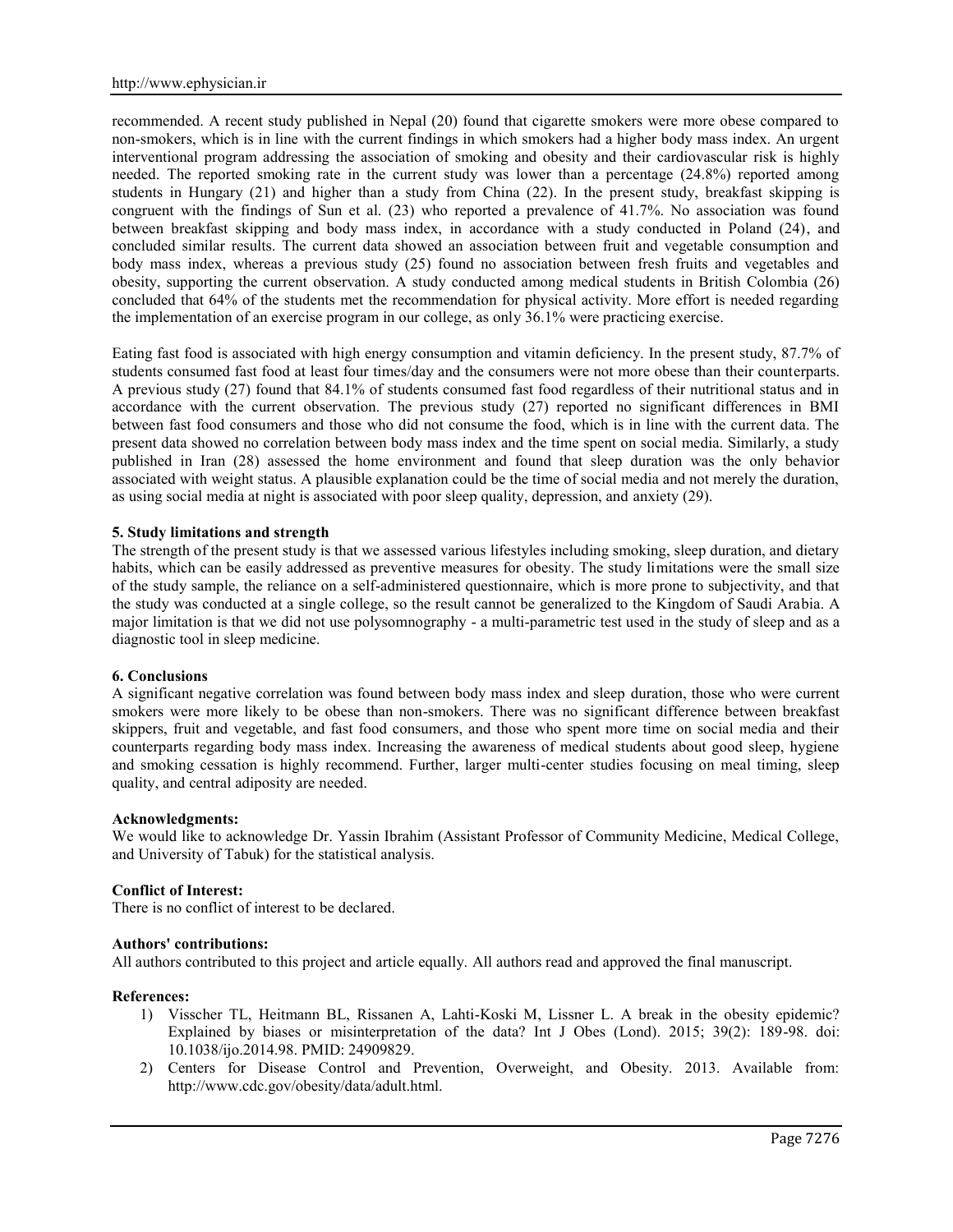- 3) Ng M, Fleming T, Robinson M, Thomson B, Graetz N, Margono C, et al. Global, regional, and national prevalence of overweight and obesity in children and adults during 1980–2013: A systematic analysis for the Global Burden of Disease Study 2013. The Lancet. 2014; 384(9945): 766–81. doi: 10.1016/S0140- 6736(14)60460-8.
- 4) Flegal KM, Carroll MD, Kit BK, Ogden CL. Prevalence of obesity and trends in the distribution of body mass index among US adults, 1999-2010. JAMA. 2012; 307(5): 491-7. doi: 10.1001/jama.2012.39. PMID: 22253363.
- 5) Skinner AC, Perrin EM, Skelton JA. Prevalence of obesity and severe obesity in US children, 1999-2014. Obesity (Silver Spring). 2016; 24(5): 1116-23. doi: 10.1002/oby.21497. PMID: 27112068.
- 6) Memish ZA, El Bcheraoui C, Tuffaha M, Robinson M, Daoud F, Jaber S, et al. Obesity and Associated Factors — Kingdom of Saudi Arabia, 2013. Prev Chronic Dis. 2014; 11: E174. doi: 10.5888/pcd11.140236. PMID: 25299980, PMCID: PMC4193060.
- 7) Ahmed HG, Ginawi IA, Elasbali AM, Ashankyty IM, Al-Hazimi AM. Prevalence of obesity in Hail region, KSA: in a comprehensive survey. J Obes. 2014; 2014: 961861. doi: 10.1155/2014/961861.
- 8) Haslam DW, James WP. Obesity. Lancet. 2005; 366(9492): 1197–209. doi: 10.1016/S0140- 6736(05)67483-1.
- 9) Kelsey MM, Zaepfel A, Bjornstad P, Nadeau KJ. Age-related consequences of childhood obesity. Gerontology. 2014; 60(3): 222–8. doi: 10.1159/000356023. PMID: 24434909.
- 10) Withrow D, Alter DA. The economic burden of obesity worldwide: a systematic review of the direct costs of obesity. Obes Rev. 2011; 12(2): 131–41. doi: 10.1111/j.1467-789X.2009.00712.x. PMID: 20122135.
- 11) Taveras EM, Gillman MW, Peña MM, Redline S, Rifas-Shiman SL. Chronic sleep curtailment and adiposity. Pediatrics. 2014; 133(6): 1013-22. doi: 10.1542/peds.2013-3065.
- 12) Gildner TE, Liebert MA, Kowal P, Chatterji S, Josh Snodgrass J. Sleep duration, sleep quality, and obesity risk among older adults from six middle-income countries: findings from the study on global AGEing and adult health (SAGE). Am J Hum Biol. 2014; 26(6): 803-12. doi: 10.1002/ajhb.22603. PMID: 25130760.
- 13) Khemayanto H, Shi B. Role of Mediterranean diet in prevention and management of type 2 diabetes. Chin Med J (Engl). 2014; 127(20): 3651-6. PMID: 25316244.
- 14) Kim CE, Shin S, Lee HW, Lim J, Lee JK, Shin A, Kang D. Association between sleep duration and metabolic syndrome: a cross-sectional study. BMC Public Health. 2018; 18(1): 720. doi: 10.1186/s12889- 018-5557-8.
- 15) Rahe C, Czira ME, Teismann H, Berger K. Associations between poor sleep quality and different measures of obesity. Sleep Med. 2015; 16(10): 1225-8. doi: 10.1016/j.sleep.2015.05.023. PMID: 26429750.
- 16) Kopp M, Steinlechner M, Ruedl G, Ledochowski L, Rumpold G, Taylor AH. Acute effects of brisk walking on affect and psychological well-being in individuals with type 2 diabetes. Diabetes Res Clin Pract. 2012; 95(1): 25-9. doi: 10.1016/j.diabres.2011.09.017. PMID: 21995867.
- 17) Nakajima K, Suwa K. Association of hyperglycemia in a general Japanese population with late-night dinner eating alone, but not breakfast skipping alone. J Diabetes Metab Disord. 2015; 14: 16. doi: 10.1186/s40200-015-0147-0. PMID: 25874189, PMCID: PMC4396539.
- 18) Appelhans BM, Fitzpatrick SL, Li H, Cail V, Waring ME, Schneider KL, et al. The home environment and childhood obesity in low-income households: indirect effects via sleep duration and screen time. BMC Public Health. 2014; 14: 1160. doi: 10.1186/1471-2458-14-1160.
- 19) Cao M, Zhu Y, He B, Yang W, Chen Y, Ma J, et al. Association between sleep duration and obesity is age and gender-dependent in Chinese urban children aged 6-18 years: a cross-sectional study. BMC Public Health. 2015; 15: 1029. doi: 10.1186/s12889-015-2359-0. PMID: 26446623, PMCID: PMC4596376.
- 20) Nepal G, Tuladhar ET, Dahal S, Ahamad ST, Adhikari S, Kandel A. Lifestyle Practices and Obesity in Nepalese Youth: A Cross-sectional Study. Cureus. 2018; 10(2): e2209. doi: 10.7759/cureus.2209. PMID: 29686951 PMCID: PMC5910009.
- 21) Pénzes M, Czeglédi E, Balázs P, Foley KL. Factors associated with tobacco smoking and the belief about weight control effect of smoking among Hungarian adolescents. Cent Eur J Public Health. 2012; 20(1): 11-7. PMID: 22571010, PMCID: PMC3821967.
- 22) Park SE, Yun SN, Cui W, Kim H. Smoking in korean-chinese middle school students: prevalence and risk factors. J Nurs Res. 2013; 21(2): 139-47. doi: 10.1097/jnr.0b013e3182921f35.
- 23) Sun J, Yi H, Liu Z, Wu Y, Bian J, Wu Y, et al. Factors associated with skipping breakfast among Inner Mongolia medical students in China. BMC Public Health. 2013; 13: 42. doi: 10.1186/1471-2458-13-42.